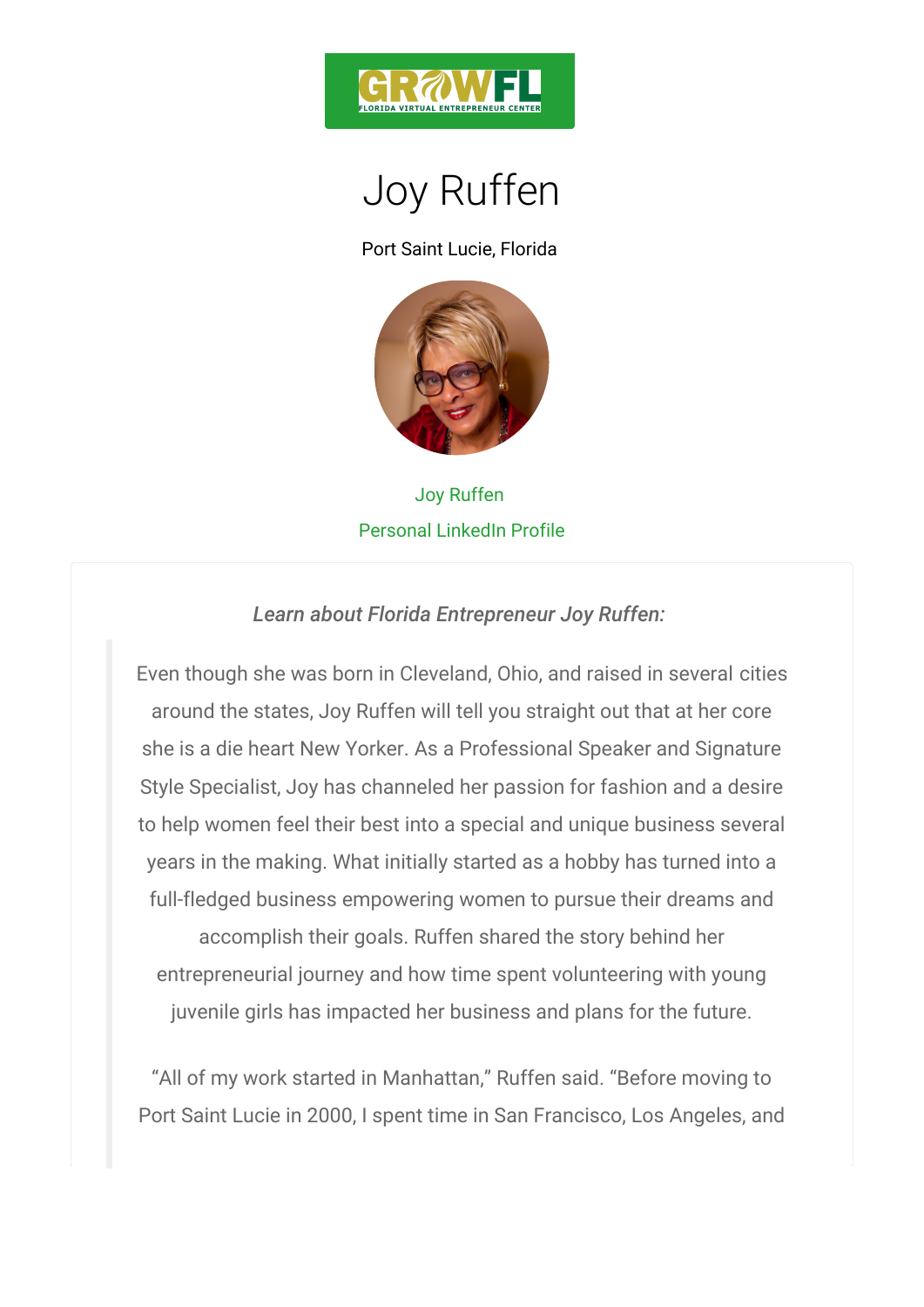San Diego. When my husband and I moved to Florida, I originally thought we might retire together; however, I still had too much energy and drive and wanted to continue to be impactful in the community. That's when I started volunteering with young girls. I also spent time as an interior designer for a large furniture store. During my time volunteering, I realized there was a need for women to improve themselves. That's when I started putzing around on the computer and looked into starting a business."

Ruffen established her business and began meeting and greeting, networking and telling as many people as possible about her new venture. As she explained, the biggest challenge with gaining traction wasn't internal – it was working with women to allow them to see things differently. Joy is a big believer in women blending the old with the new and adhering to the true essence of femininity and their innate heartcentered power.

"It's hard for some women to open their minds and to really see and feel how they can do better," she said. "I've gotten through to them via my speaking and by using my background in fashion. I tell everyone that it's never really about fashion. Fashion is fickle. I focus on getting to the core of what works best for each woman I work with. I'm interested in the woman that wants elegance and class and who knows her presence is strong and commanding."

Ruffen has reached her target market through a variety of ways including, webinars, seminars, interviews and a live streaming show called Leading Ladies Leaving Legacies, where she interviews and features ladies that have gone through internal and external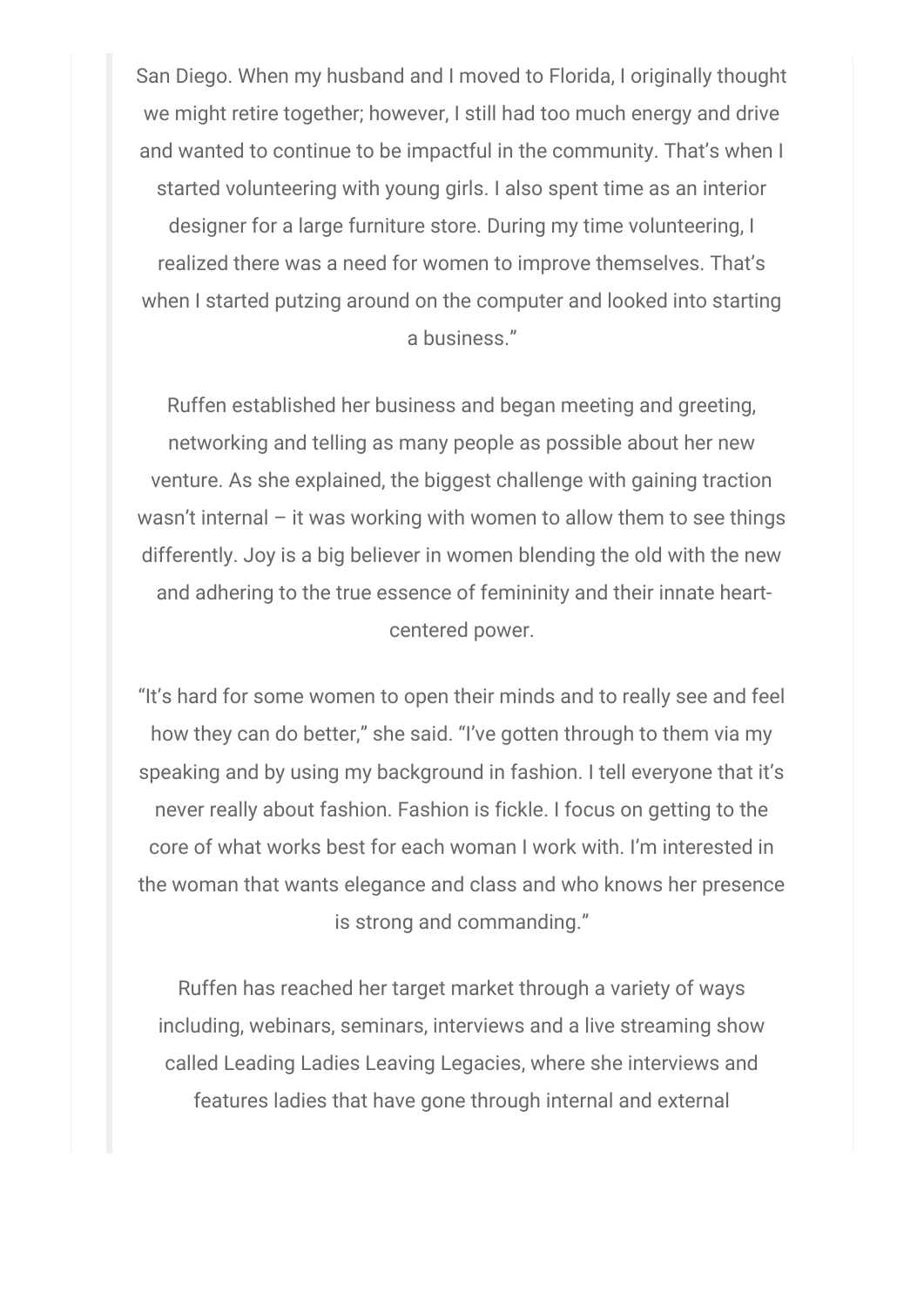transformations. Topics include empowerment and signature style. Along the way, she's also made changes to her title that have impacted how she identifies herself and who she works with.

"I started out by labeling myself as an 'Image Consultant'," Ruffen said.

"However, I observed that with most women, that wasn't what was needed. After meeting a woman who spent time with a stylist and spent a lot of money, but then discovered that most of the stuff didn't really fit her style, it changed things for me. Now I call myself a 'Signature Style

Specialist'. I help women that want to be real and authentic with themselves find what fits them the best and what showcases who they are as an individual. Almost all women love fashion, my assignment is to get them inline and in tune with their bodies and lifestyles. It's about finding a style that projects them in the best light."

Looking ahead, Ruffen is focused on meeting and helping more women in their "second act" and those smart enough to know that something is missing, helping them to find their style and empower their confidence and presence. Long-term, Ruffen would like to open an after-school center dedicated to helping young ladies with etiquette, manners, and grooming. She envisions a blend of "the old and the new" to develop girls and help them discover their talents and identify their goals.

What advice does Ruffen have for aspiring entrepreneurs? "Contingent upon the type of business you want to start, align yourself with the people who are doing what you want to do as much as possible," she said. "Get into their tribe and understand what they're doing and then develop a plan of action. Also, know your strengths and, maybe above that, know your weaknesses. I've discovered weaknesses of mine, such